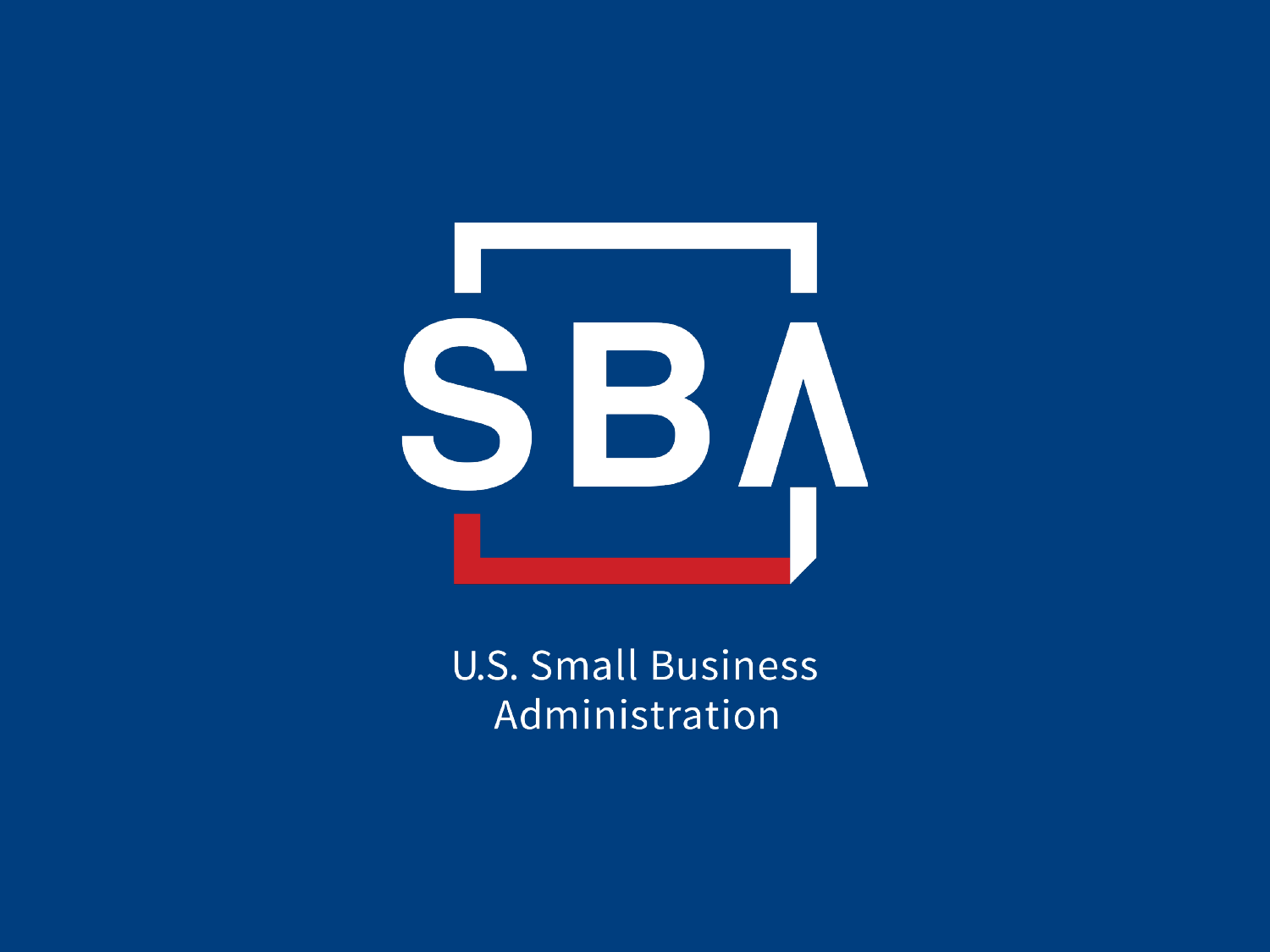

# **Please note, information is updated rapidly as**  new programs. This information is current as **of 4/1/20. Please check SBA.gov/coronavirus for the most up-to-date information.**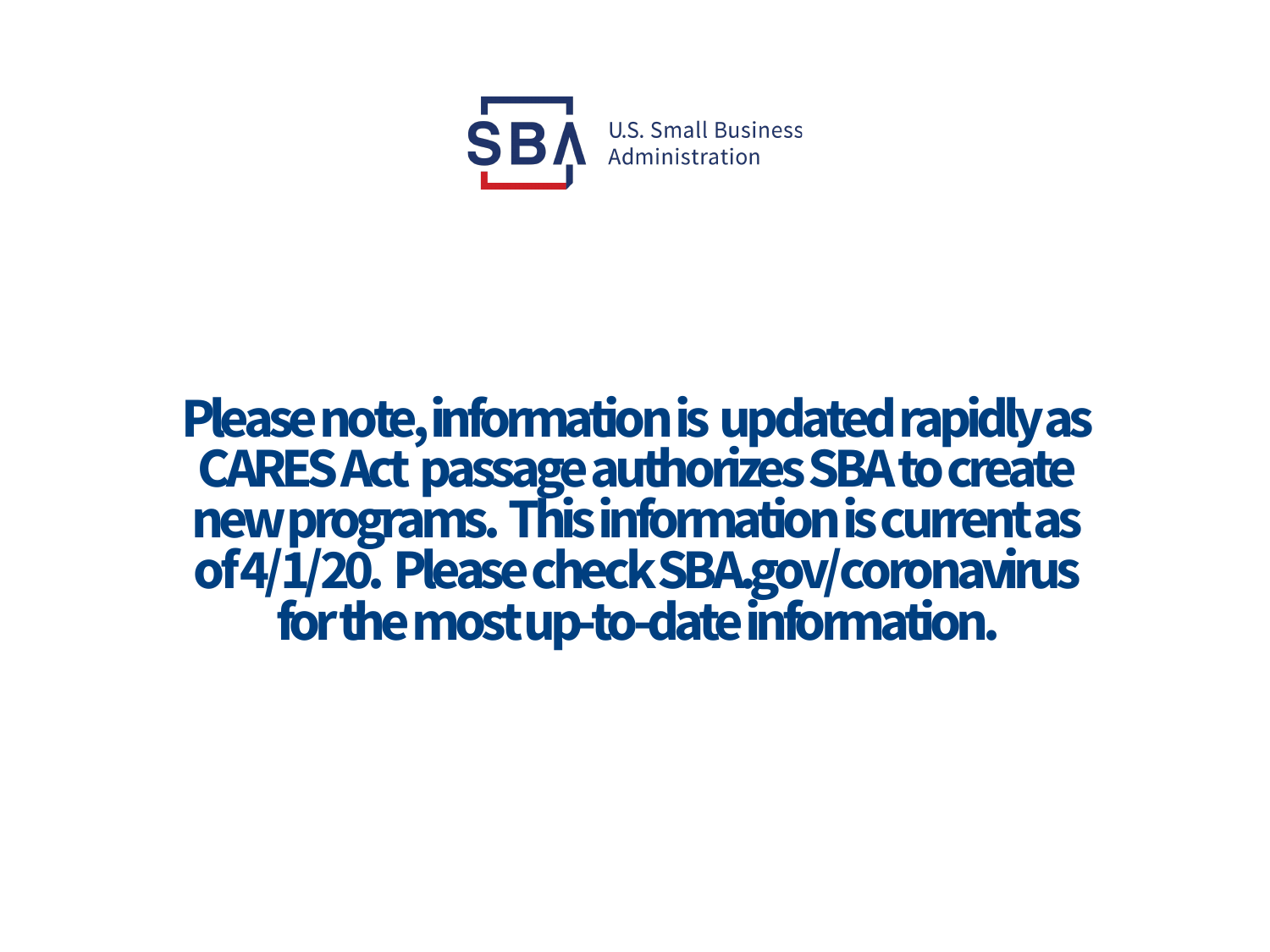### **Financial Assistance Available**

**For small business affected by COVID-19 (as of 3/31/20)**

- Debt Deferment or Relief:
	- Automatically deferring payments on existing disaster loans thru 12/31/20
	- Existing 7(a), 504 and microloans can be deferred talk to your lender
	- SBA Debt Relief Program
		- The SBA will also pay the principal and interest of **new 7(a) loans** issued prior to September 27, 2020.
		- The SBA will pay the principal and interest of **current 7(a) loans** for a period of six months.
- Regular 7(a) program
	- Express Bridge Loan \$25,000
- Paycheck Protection Program Available April 3, 2020
- Economic Injury Disaster Loan
	- EIDL Advance of up to \$10,000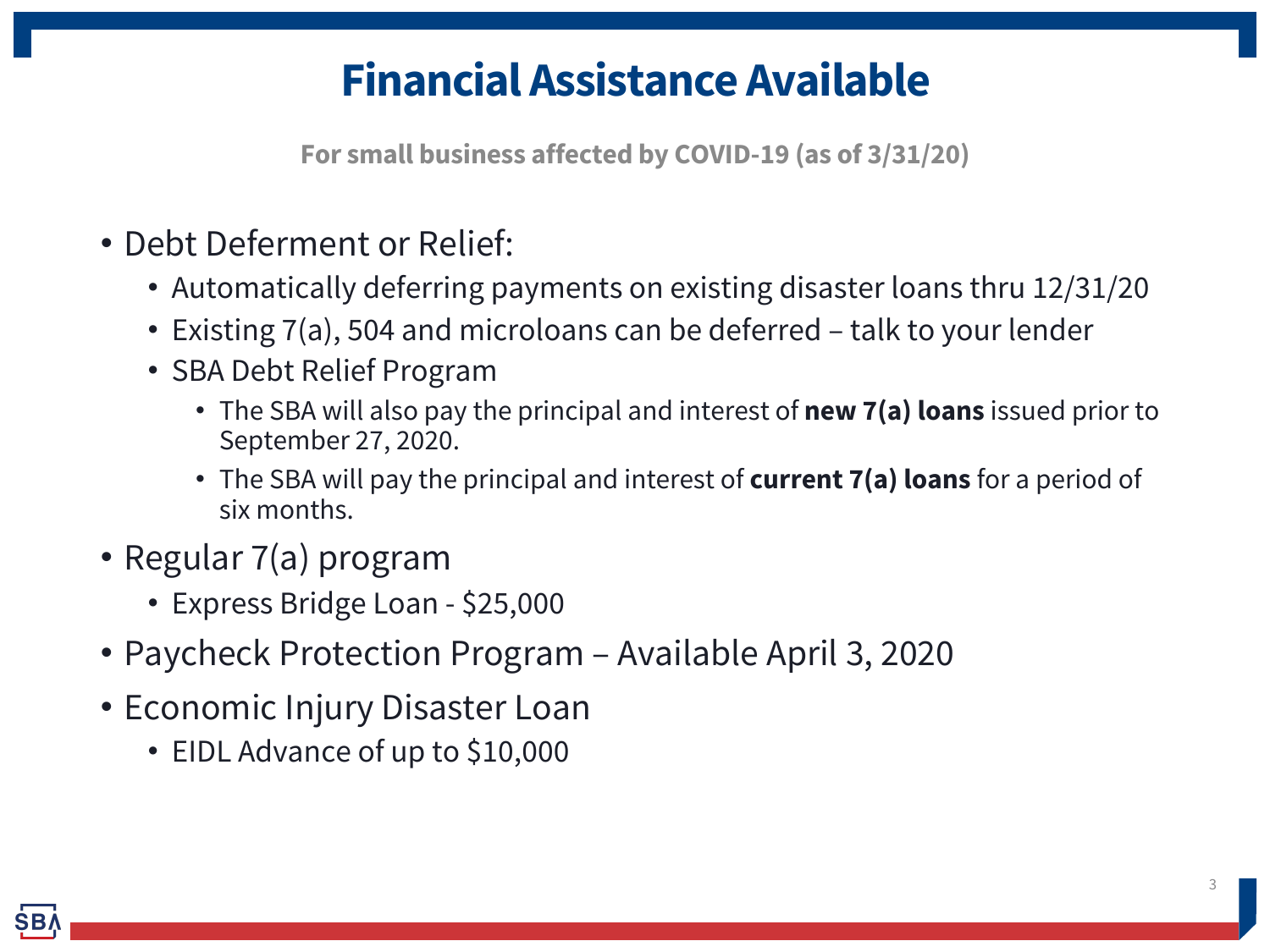### **Paycheck Protection Program**

- Loan provided by participating lenders to pay up to 8 weeks of payroll costs, including benefits. Funds may pay interest on mortgage, rent and utilities
- Payroll costs include:
	- Salary/wages/commissions/tips (cap: \$100,000 annualized/employee)
	- Employee benefits such as vacation/sick leave, health care benefits, insurance premiums and retirement benefits
	- State and local taxes assessed on compensation
- Purpose is to keep employees on the payroll or rehire quickly
- Loan will be forgiven if used for payroll expenses not more than 25% of costs may be for mortgage interest, rent/utilities.
- Available: retroactive from Feb. 15, 2020, so employers can rehire their recently laid-off employees through June 30, 2020.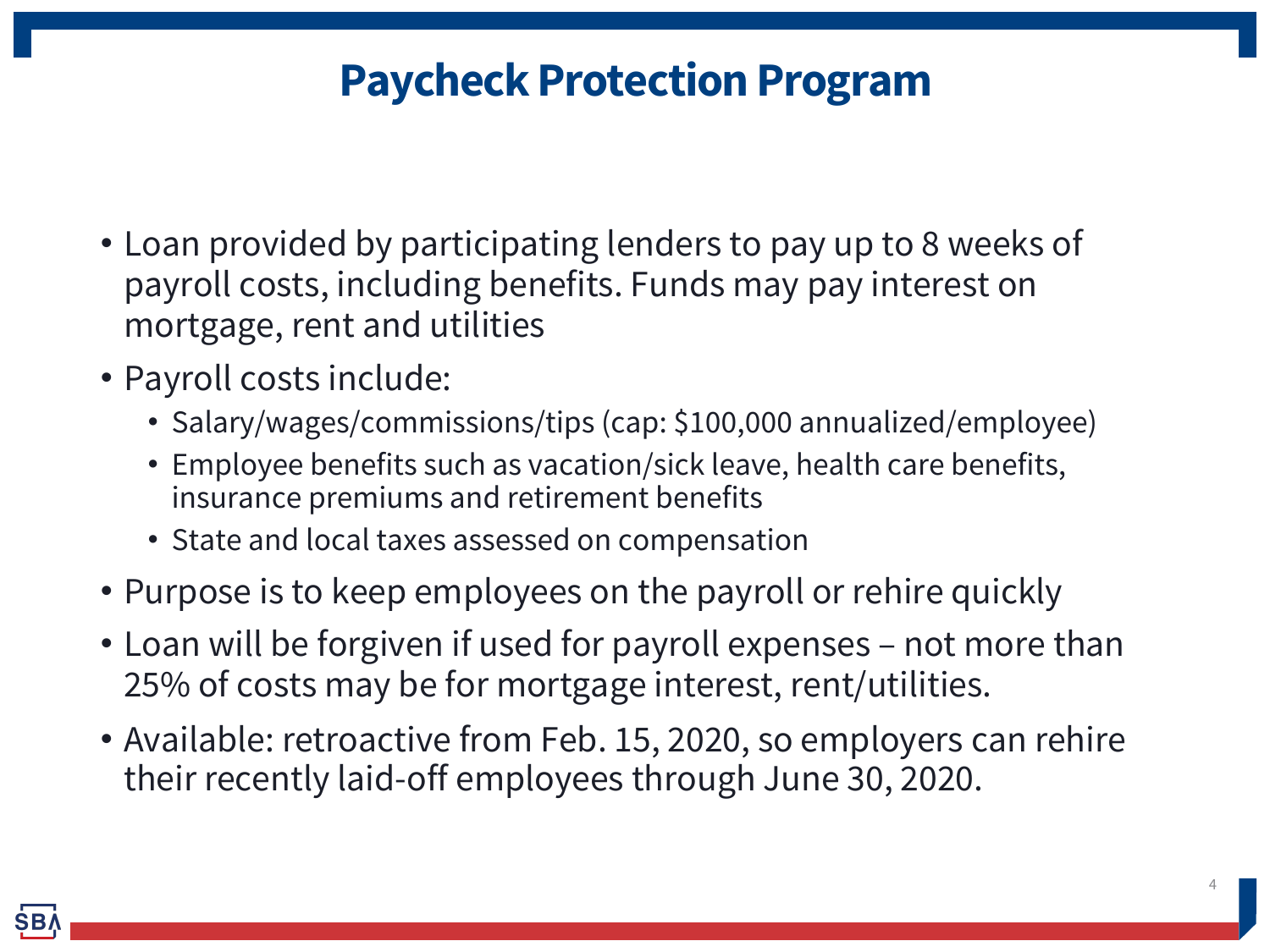#### **PPP Details**

- Eligible businesses: All small businesses, including non-profits, Veterans organizations, Tribal concerns, sole proprietorships, selfemployed individuals, and independent contractors
- Maximum loan: \$10 million
- Interest Rate: 0.5%
- Term: 2 years
- Payment deferral for 6 months
- 100% guarantee by SBA
- No collateral
- No personal guarantee
- No borrower or lender fees payable to SBA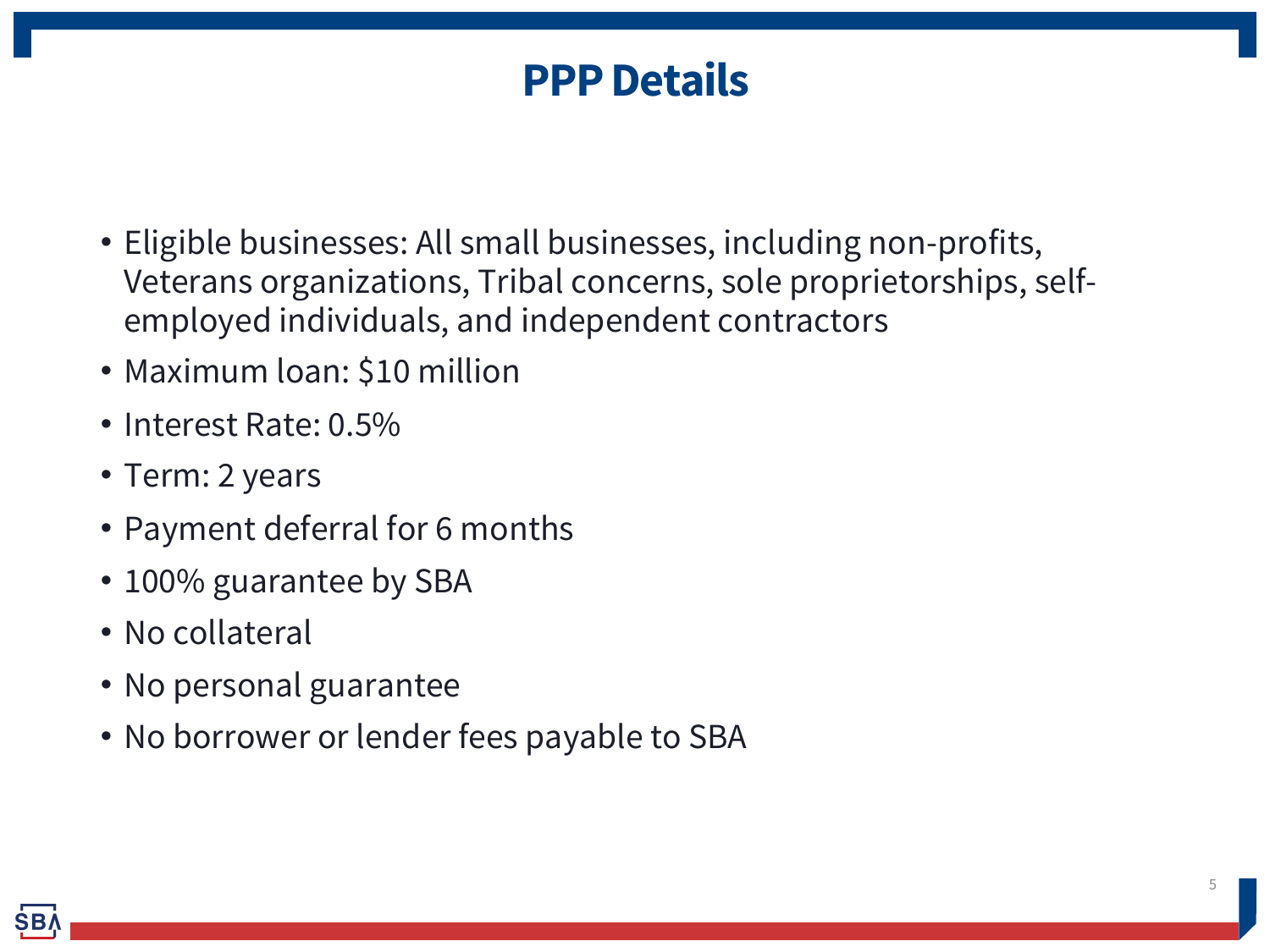# **Economic Injury Disaster Loan (EIDL)**

**What is it?**

- Low-interest loan for working capital to small business suffering economic injury as a result of COVID-19
- Max loan size \$2 million
- Pay for financial obligations and operating expenses which could have paid had the disaster not occurred
	- Includes: Fixed expenses, rent, payroll, accounts payable, extraordinary expenses incurred due to disaster
	- Does not include: refinancing long-term debt
- Disaster loan provided directly by SBA
- This is not a 7(a) loan
	- Does not have same criteria as 7(a)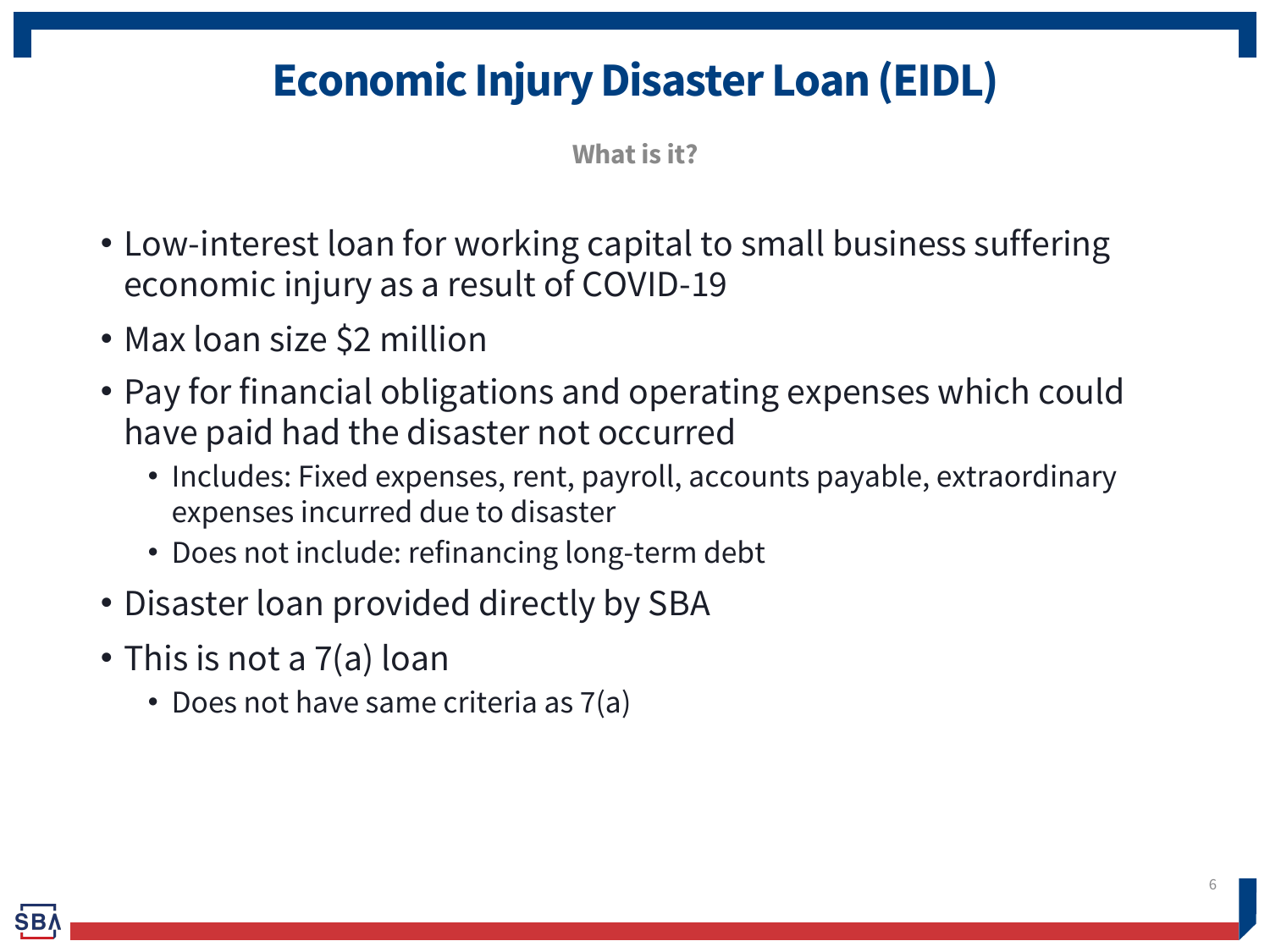### **The Details**

#### • Credit Requirements

- Credit history
- Repayment ability (over 30 years)
- Collateral
- Collateral
	- Loans under \$25,000 no collateral
	- Loans over \$25,000 pledge available collateral. SBA will not decline a loan for lack of collateral
- Interest Rates
	- Small businesses 3.75%
	- Non-profits 2.75%
- Loan Term– max 30 years. 15 or 30 years is typical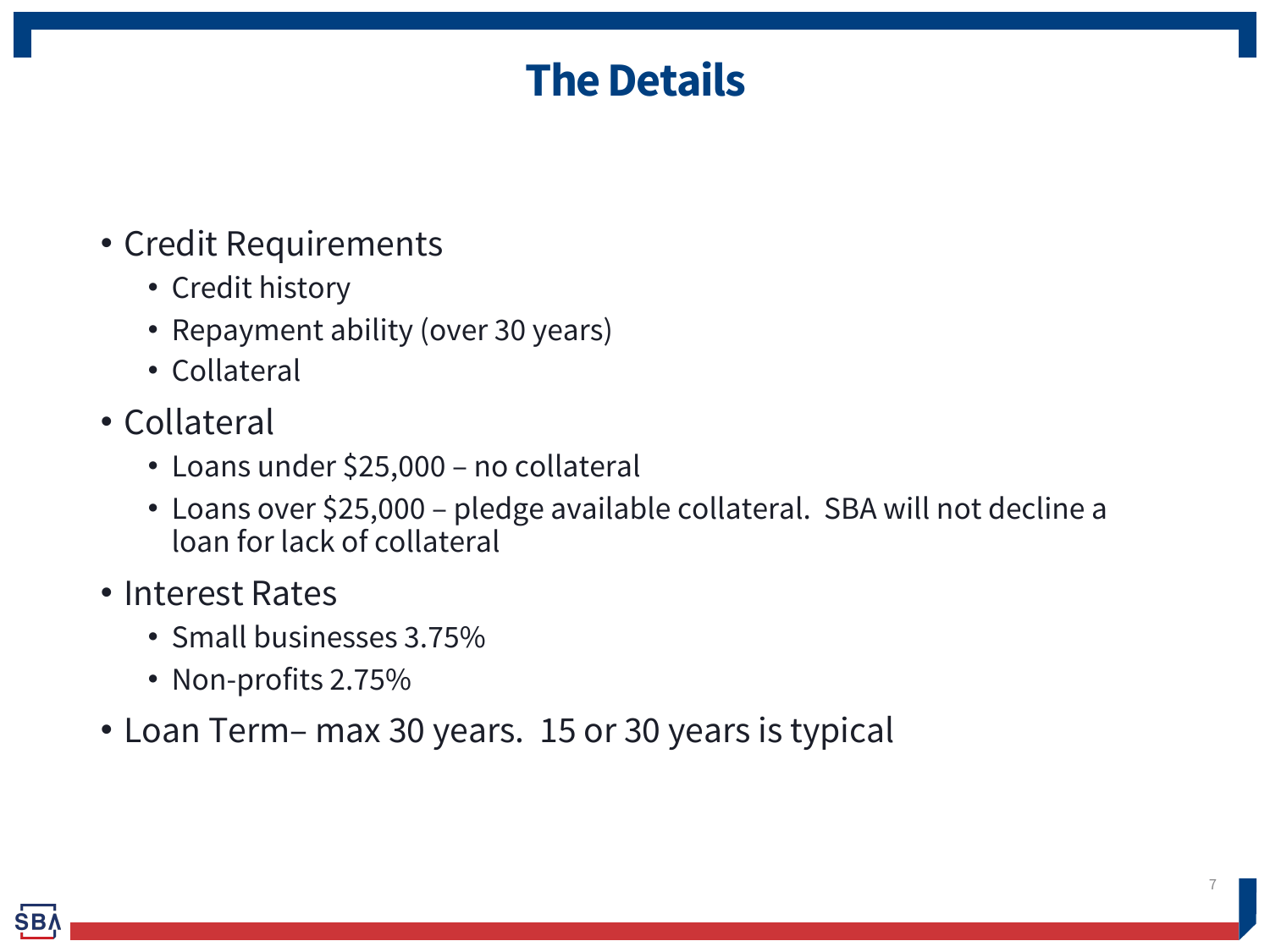### **Eligibility**

**Who is eligible to apply for EIDL?**

- Small Businesses meet SBA size standards
	- Small agricultural cooperatives
	- Small aquaculture businesses
- Private Non-profits
- Located in a declared area
- Independently owned and operated
	- Substantial business risk
	- Free from significant control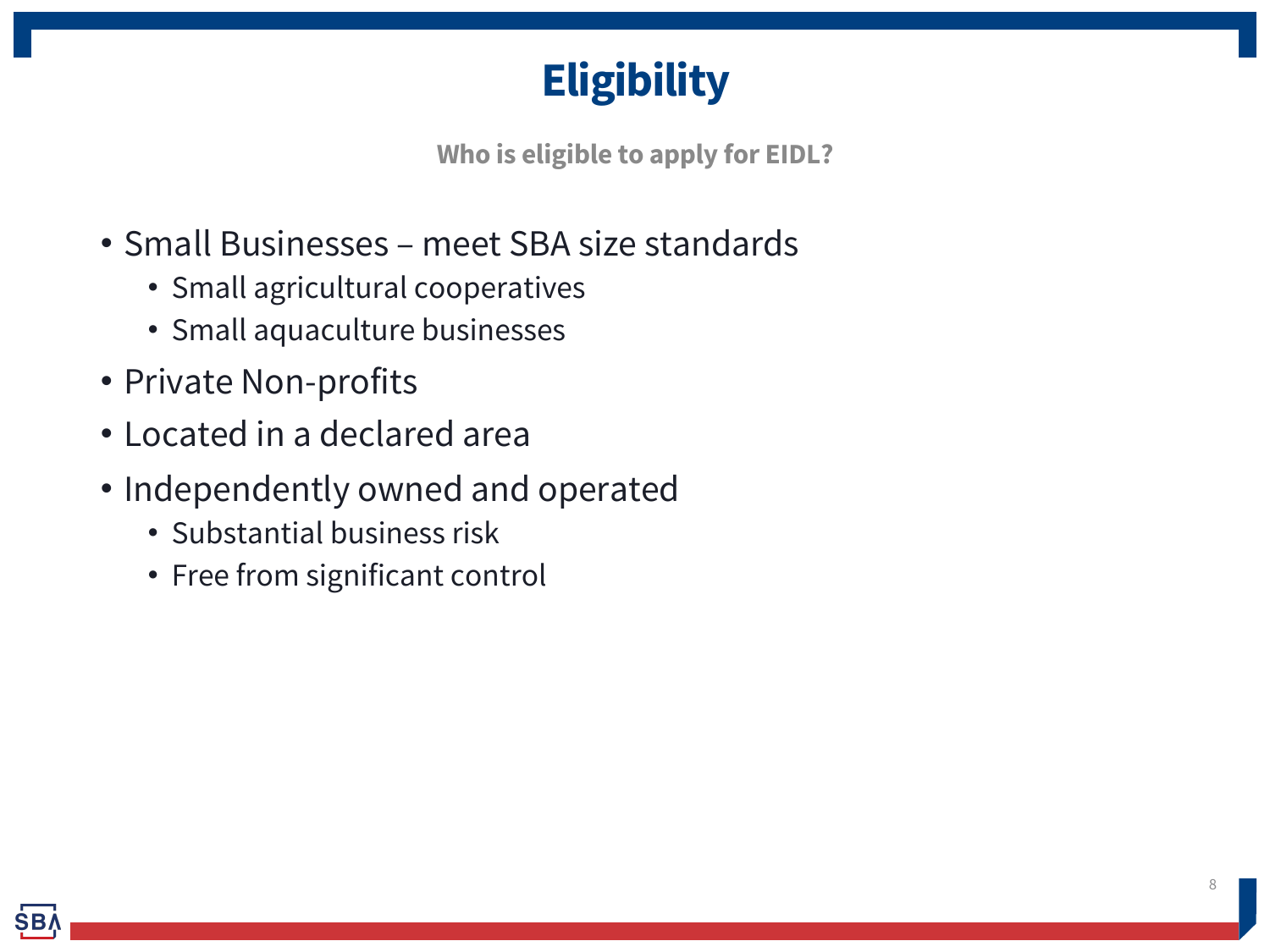# **Ineligible Businesses/Activities**

**What businesses are not eligible for EIDL?**

- Gambling concerns
- Illegal activities
- Owner delinquent on child support obligations
- Farms (other than agcoops, aquaculture, nursery)
- Religious organizations religious activities
- State/Local Government
- Lobbying
- Concerns engaged in sale of products/services of prurient sexual nature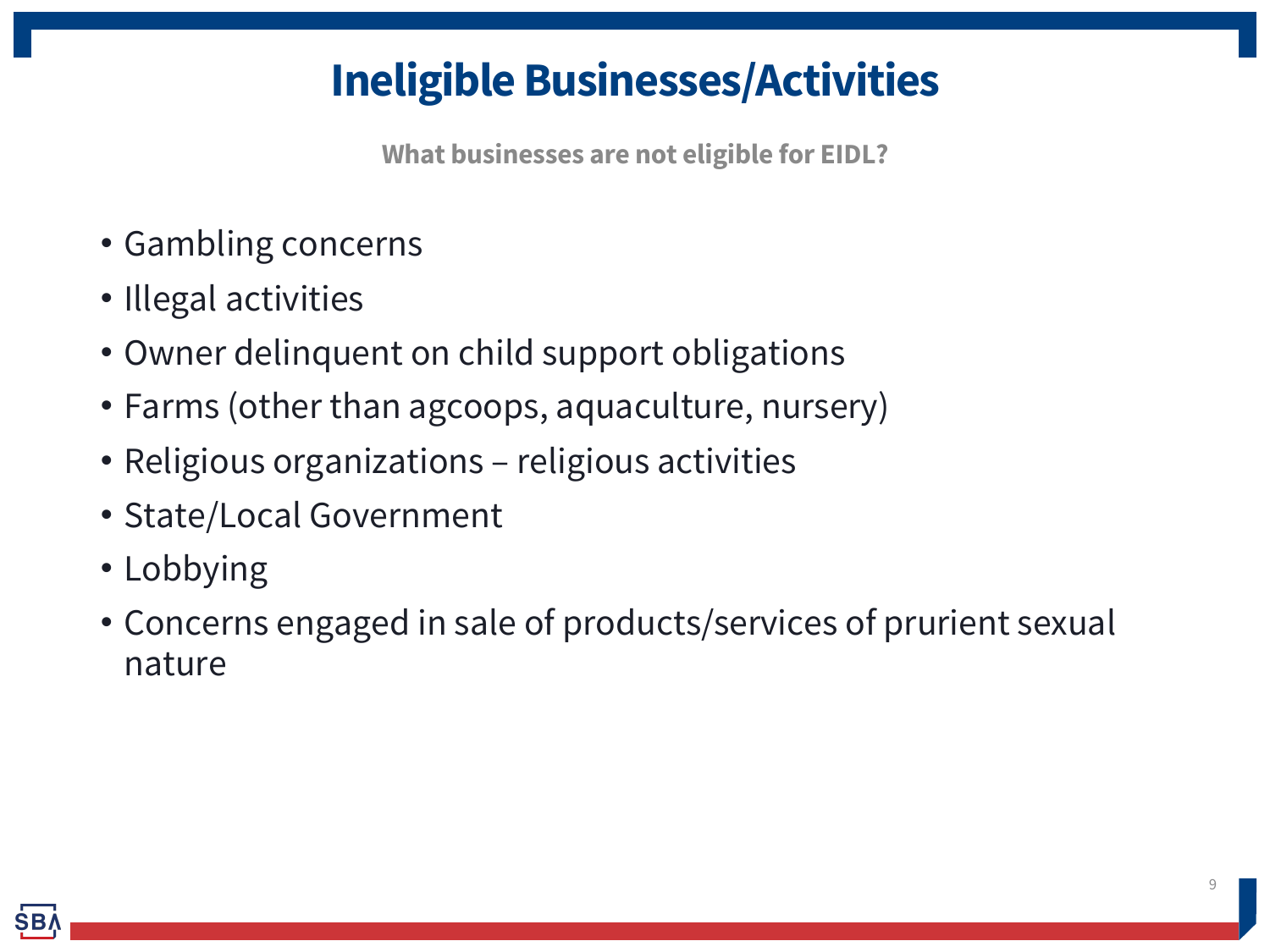# **The Application Process**

- Apply online https://covid19relief.sba.gov/#/
- Complete application
- SBA processes the application
	- EIDL Advance of \$10,000 within days
- Loan closed –SBA will send borrower loan docs
- Funds disbursed
- Repayment can be deferred

Disaster Loan Assistance

Federal Disaster Loans for Businesses, Private Non-profits, Homeowners and Renters

COVID-19 ECONOMIC INJURY DISASTER LOAN APPLICATION



#### **STREAMLINED PROCESS REQUIREMENTS**

SBA is collecting the requested information in order to make a loan under SBA's Economic Injury Disaster Loan Program to the qualified are impacted by the Coronavirus (COVID-19). The information will be used in determining whether the applicant is eligible for an econom the information requested, your loan cannot be fully processed.

The Applicant understands that the SBA is relying upon the self-certifications contained in this application to verify that the Applica advance, and that the Applicant is providing this self-certification under penalty of perjury pursuant to 28 U.S.C. 1746 for verification purp The estimated time for completing this entire application is two hours and ten minutes, although you may not need to complete all par this collection of information unless it displays a currently valid OMB approval number.

#### **ELIGIBLE ENTITY VERIFICATION**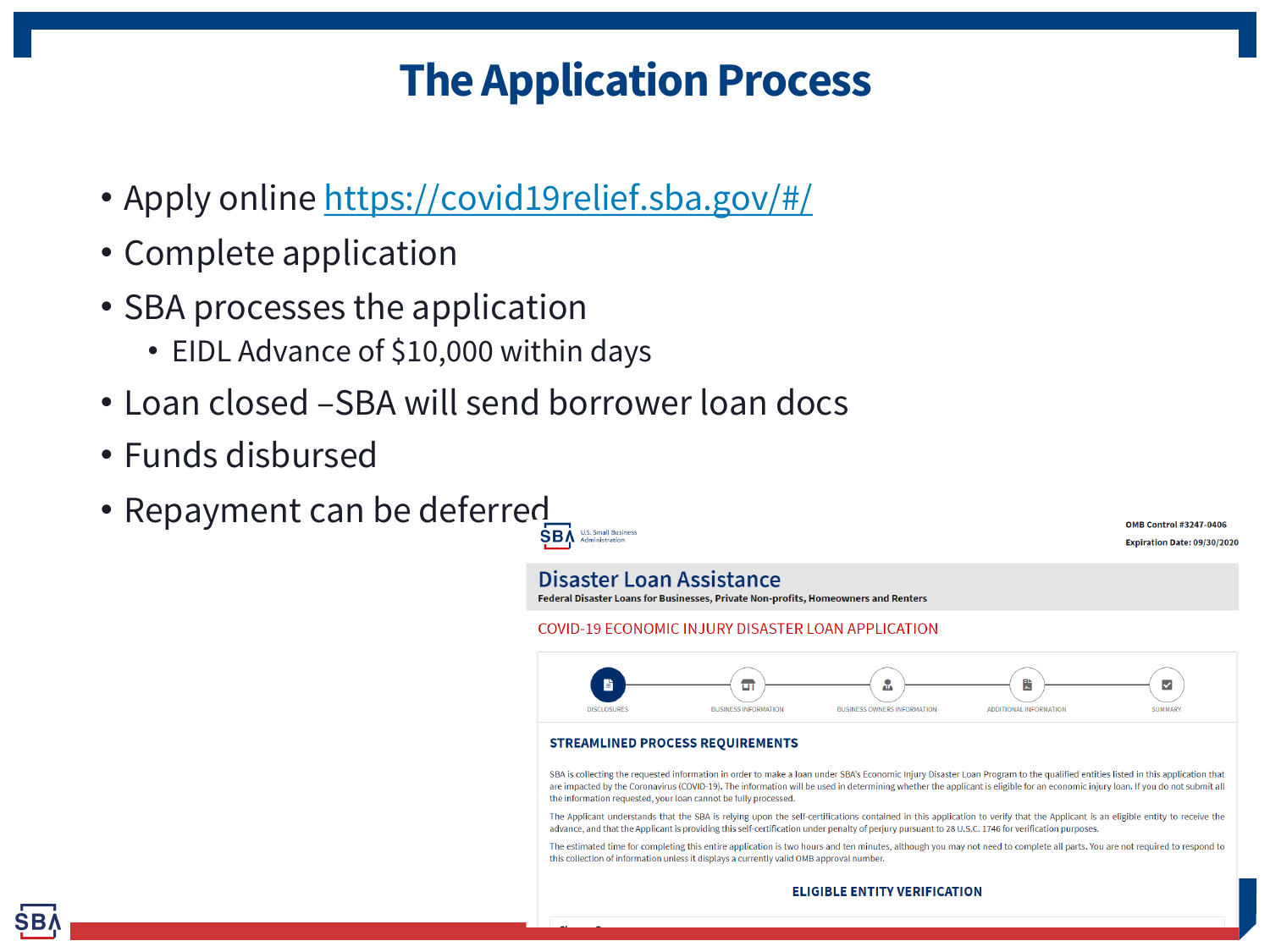## **EIDL Application-Eligibility Questions**

#### **ELIGIBLE ENTITY VERIFICATION**

#### **Choose One:**

- $\bigcirc$  Applicant is a business with not more than 500 employees.
- $\supset$  Applicant is an individual who operates under a sole proprietorship, with or without employees, or as an independent contractor.
- $\bigcirc$  Applicant is a cooperative with not more than 500 employees.
- Applicant is an Employee Stock Ownership Plan (ESOP), as defined in 15 U.S.C. 632, with not more than 500 employees.
- Applicant is a tribal small business concern, as described in 15 U.S.C. 657a(b)(2)(C), with not more than 500 employees.
- Applicant is a business, including an agricultural cooperative, aquaculture enterprise, nursery, or producer cooperative, that is small under SBA Size Standards found at https://www.sba.gov/size-standards.
- Applicant is a business with more than 500 employees that is small under SBA Size Standards found at https://www.sba.gov/size-standards.
- Applicant is a private non-profit organization that is a non-governmental agency or entity that currently has an effective ruling letter from the IRS granting tax exemption under sections 501(c),(d), or (e) of the Internal Revenue Code of 1954, or satisfactory evidence from the State that the non-revenue producing organization or entity is a non-profit one organized or doing business under State law, or a faith-based organization.

#### **Review and Check All of the Following:**

Applicant must review and check all the following (If Applicant is unable to check all of the following, Applicant is not an Eligible Entity):

- Applicant is not engaged in any illegal activity (as defined by Federal guidelines).
- No principal of the Applicant with a 50 percent or greater ownership interest is more than sixty (60) days delinguent on child support obligations.
- Applicant is not an agricultural enterprise (e.g., farm), other than an aquaculture enterprise, agricultural cooperative, or nursery.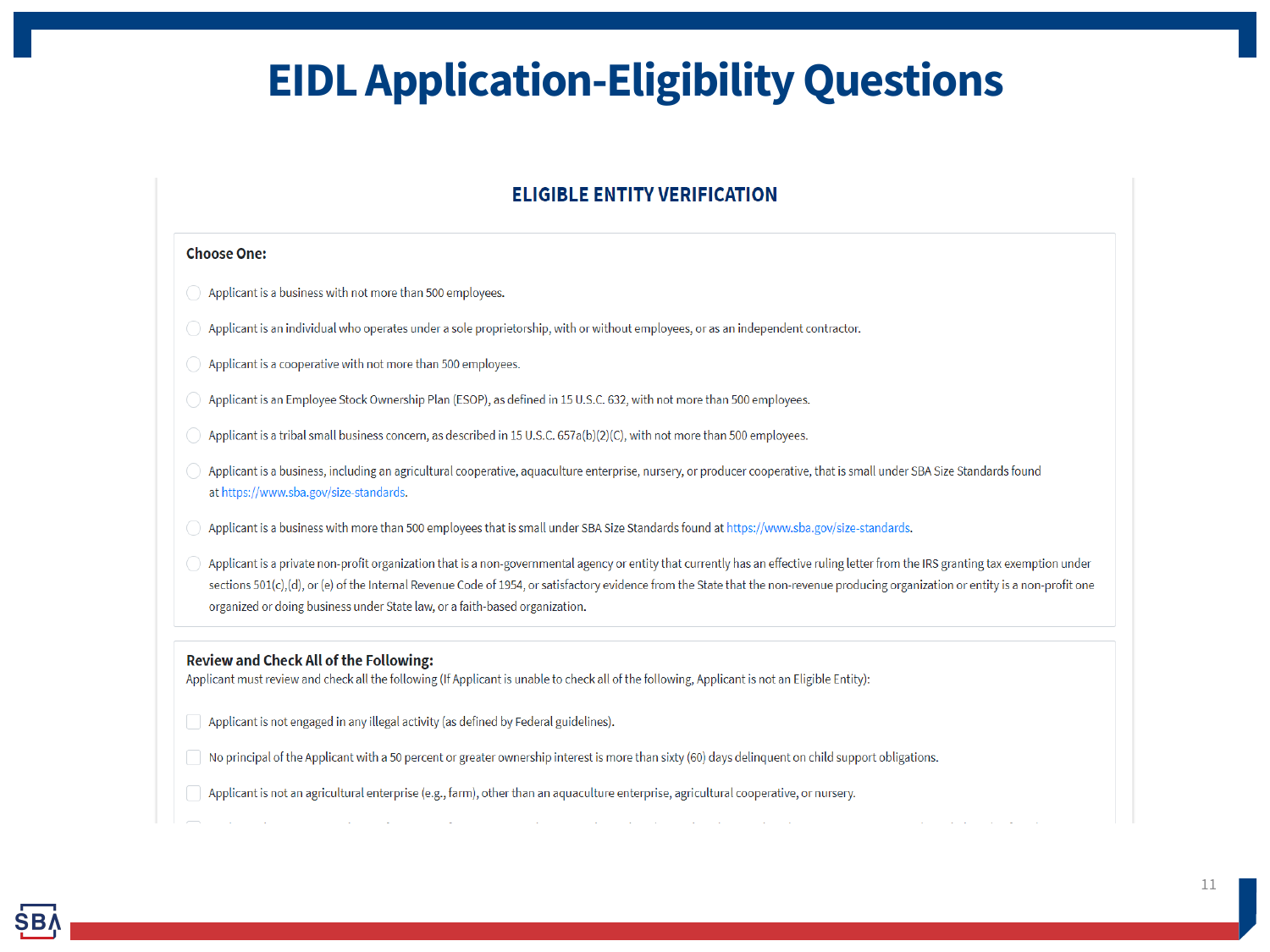# **EIDL Application-Eligibility Questions**

#### Cont'd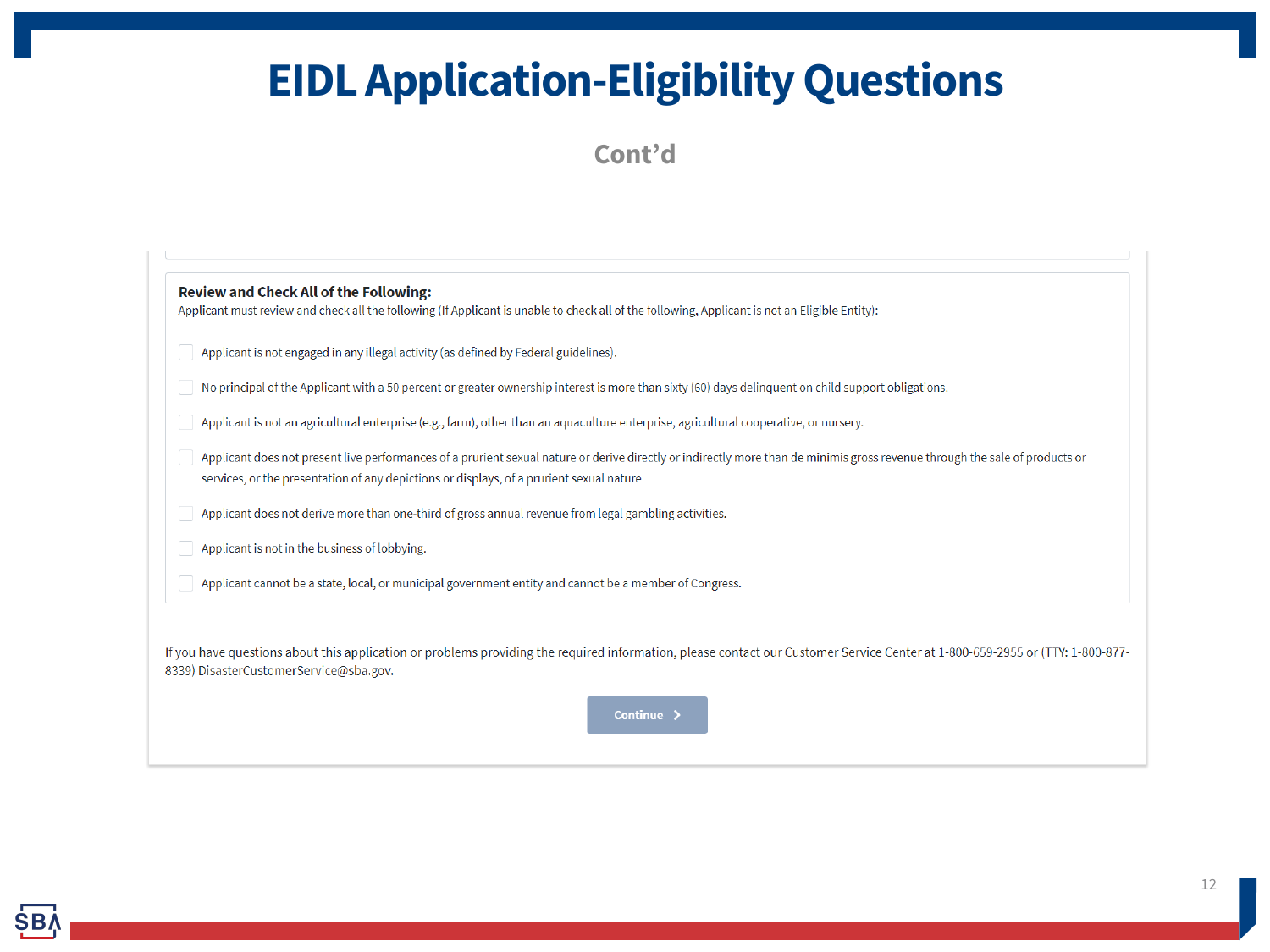#### **EIDL Application**

#### **Disaster Loan Assistance**

Federal Disaster Loans for Businesses, Private Non-profits, Homeowners and Renters

#### COVID-19 ECONOMIC INJURY DISASTER LOAN APPLICATION

| È<br>DISCLOSURES                                                              | ण<br><b>BUSINESS INFORMATION</b>                                                                   | ٠<br>đĩa<br>BUSINESS OWNERS INFORMATION | Ë<br>ADDITIONAL INFORMATION | ☑<br>SUMMARY |
|-------------------------------------------------------------------------------|----------------------------------------------------------------------------------------------------|-----------------------------------------|-----------------------------|--------------|
| Step 1 of 3<br><b>Business Information</b>                                    |                                                                                                    |                                         |                             |              |
| <b>Business Legal Name*</b>                                                   |                                                                                                    |                                         |                             |              |
| Trade Name*                                                                   |                                                                                                    |                                         |                             |              |
| EIN/SSN for Sole Proprietorship*                                              |                                                                                                    |                                         |                             |              |
| Organization Type*                                                            |                                                                                                    |                                         |                             | $\checkmark$ |
| Is the Applicant a Non-Profit Organization? *<br>$\bigcirc$ Yes $\bigcirc$ No |                                                                                                    |                                         |                             |              |
| Is the Applicant a Franchise?*<br>$\bigcirc$ Yes $\bigcirc$ No                | Gross Revenues for the Twelve(12) Month Prior to the Date of the Disaster (January 31, 2020) *     |                                         |                             |              |
|                                                                               | Cost of Goods Sold for the Twelve(12) Month Prior to the Date of the Disaster (January 31, 2020) * |                                         |                             |              |
|                                                                               | Rental Properties (Residential and Commercial) Only - Lost Rents Due to the Disaster               |                                         |                             |              |
|                                                                               |                                                                                                    |                                         |                             |              |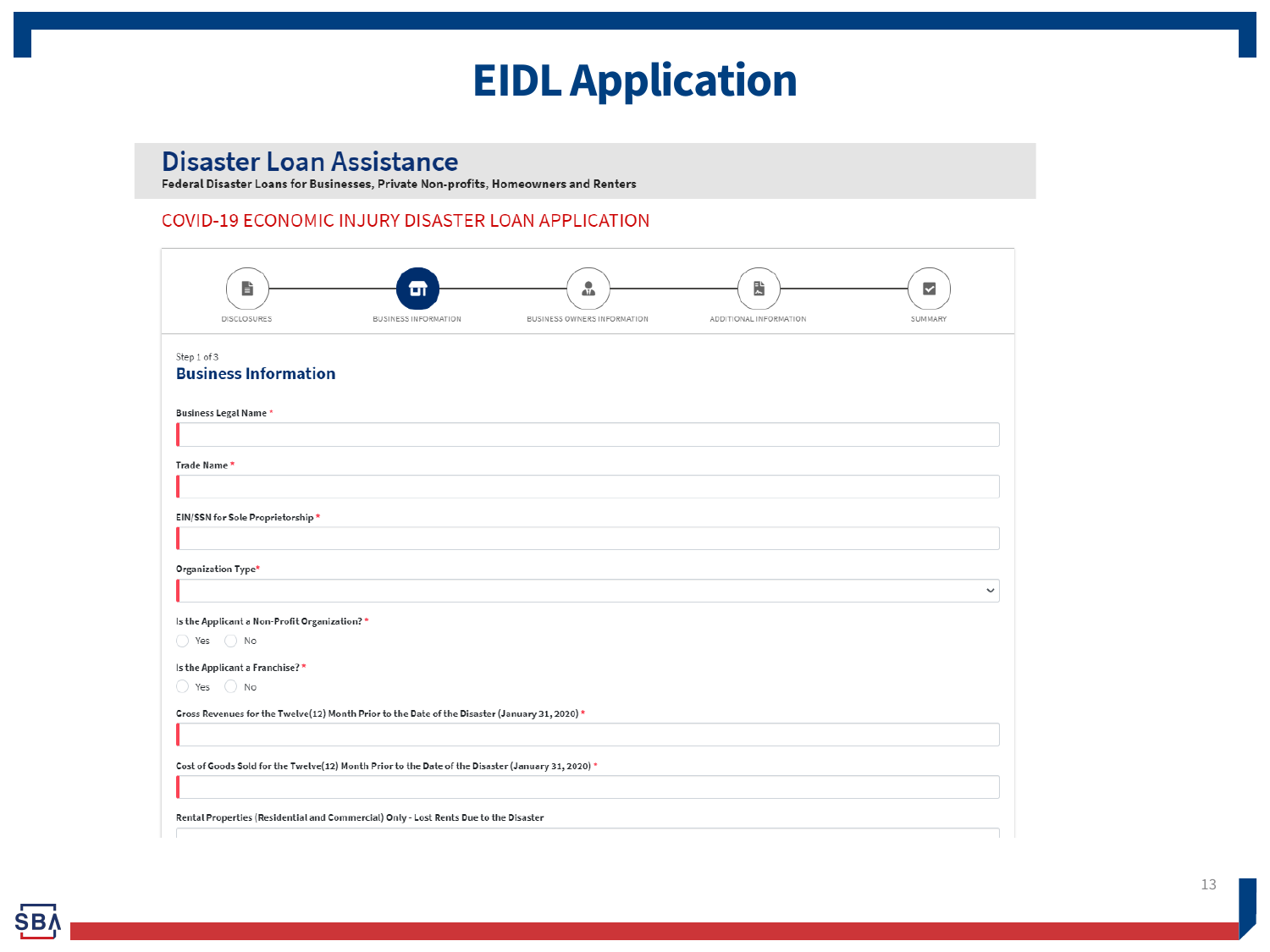# **[SBA is OPEN f](https://www.sba.gov/ca/sf)or Business**

- District Office teams are assisting people by phone and email and our resource partners. Contact San Francisco District Office at SFOMail@sba.gov
- Webinars: to find out when and where, sign up for our newslet and we will push info to you as it becomes available
- SFDO Newsletter sign up to have the latest information push you.
	- Sign up: https://www.sba.gov/ca/sf
- SBA.gov/coronavirus: contains latest program information
- Follow us on Twitter: @SBAgov and @SBA\_SF